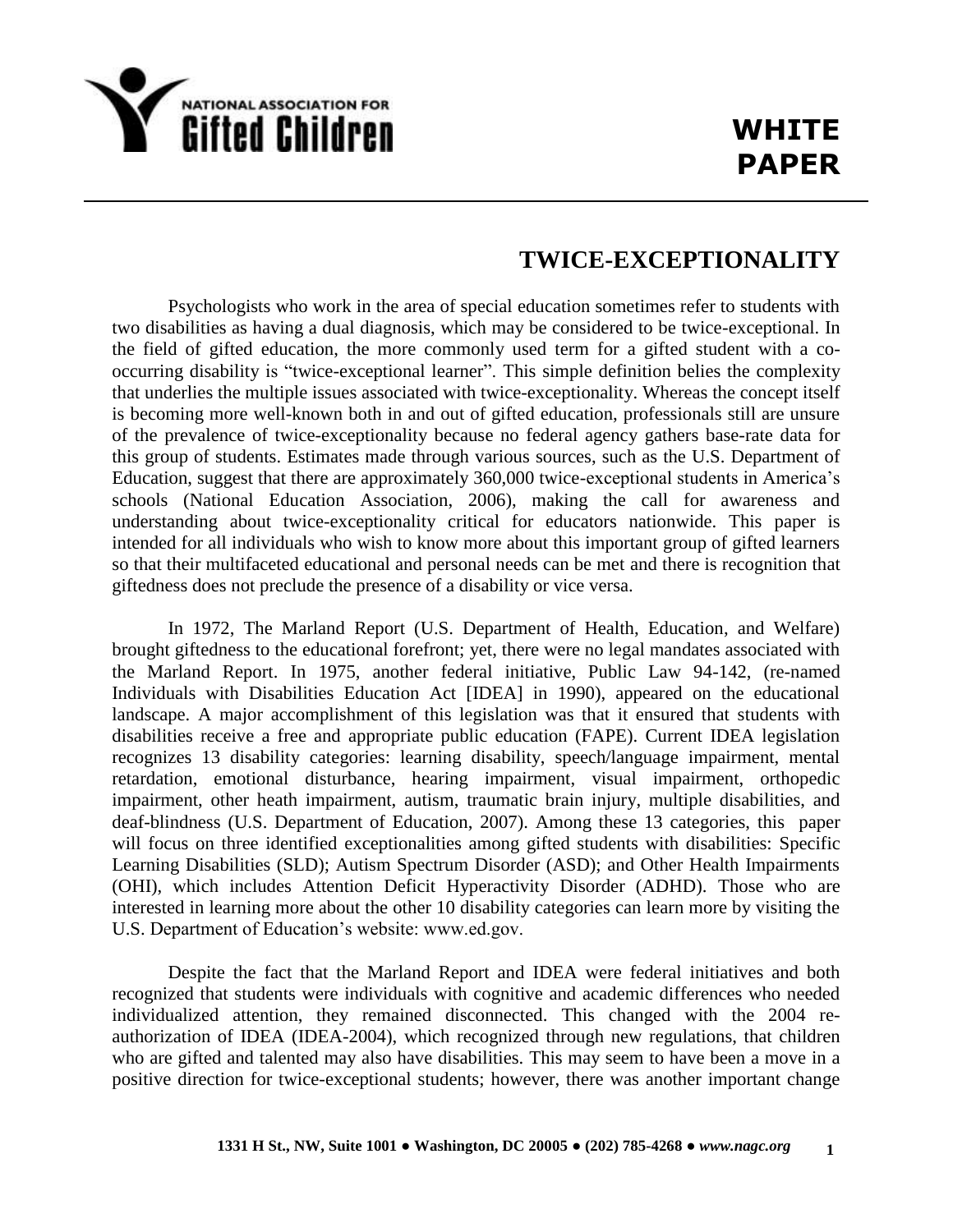in IDEA-2004 that focuses on the way in which all students could be identified for specific learning disabilities and has the potential to negatively impact twice-exceptional students.

The largest percentage of students (approximately 50% of all students with disabilities) is found in the category known as Specific Learning Disabilities (SLD). Identification of SLD traditionally relied upon a significant discrepancy between a student's level of ability and achievement. This resulted in strong support to expand the identification of SLD procedures to include a procedure known as Response to Intervention (RtI), which was more recently introduced to the field of specific learning disabilities (Fuchs, Mock, Morgan & Young, 2003) and perceived as a correction to the "wait to fail" dilemma.

Briefly, the RtI approach to identifying learning difficulties is based upon an assumption that the classroom curriculum is broadly appropriate and that a student's progress is monitored through daily class work. If the student is not making progress, then it is because an adjustment with the pedagogical process is needed. A special education evaluation that includes a comprehensive evaluation would be necessary only after classroom-based interventions are not successful (Fuchs et al., 2003). This approach is beneficial for average or below average students because it eliminates the "wait to fail" process that resulted when students had to demonstrate a severe discrepancy between ability and achievement to obtain services. Furthermore, RtI is believed to offer an advantage for average or below-average students because they receive interventions, whereas they may never qualify for assistance under an ability-achievement discrepancy model. Likewise, gifted students who do **not** have a learning disability may benefit from the application of RtI to programming because an individualized approach to measurement of success within the curriculum could identify areas for academic acceleration and or enrichment.

The major flaw in the RtI approach is immediately apparent and is related to two inaccurate assumptions. The first wrong assumption is that the "broadly appropriate" classroom curriculum is a good match for a gifted student. The second wrong assumption is that the definition of failure for a gifted child is the same as the definition of failure for a child with average or below-average cognitive ability. The gifted student with a learning disability often times goes unnoticed in the classroom because performance with a broadly appropriate curriculum appears satisfactory to most educators. On the one hand, the "adequate" performance is the result of high cognitive ability, which allows for the student to compensate in a less-thanchallenging curriculum. On the other hand, the high cognitive ability is not fully realized because the disability prevents the student from fully expressing his or her talents (National Education Association, 2006; Silverman, 2003).

Failure for a student who has cognitive ability that is one or more standard deviations above average is often missed because his "average" classroom performance appears to be "appropriate"; yet, in reality, the average performance actually represents a "failure to thrive." The level at which a student is expected to "thrive" is best determined through the process of a comprehensive evaluation that includes a cognitive ability test (Assouline, Foley Nicpon, & Whiteman, in revision). If an individualized intelligence test is not available, then using an excellent group ability test can also be helpful as an initial indicator of cognitive ability if it produces an individualized profile that can reveal the possibility of learning difficulties.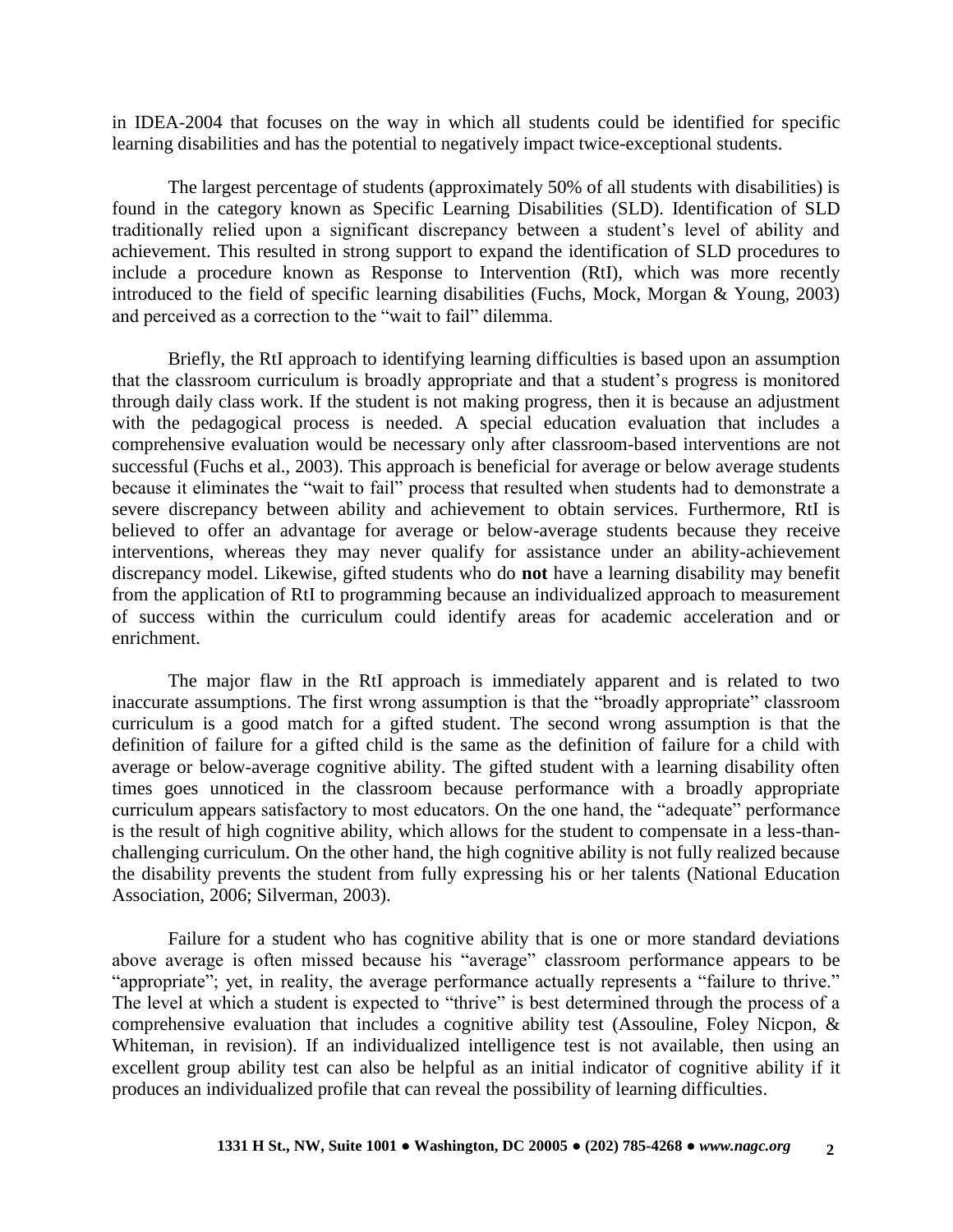A second category identified through IDEA is autism spectrum disorder (ASD), which is a developmental disability that is characterized by severe communication difficulties, social impairments, and behavioral difficulties and intensities. The rate at which ASD is diagnosed across the nation has grown substantially in the past 20 years, and prevalence varies by region (i.e., anywhere from 1 out of 81 children to 1 out of 423 children; Individuals with Disabilities Act Data, 2007). Increasingly, scholars and clinicians are recognizing that students with this developmental disability can also be cognitively and academically gifted. In fact, some broad characteristics of highly gifted children overlap with characteristics of students with ASD (e.g., focused interest on a topic). It is, therefore, crucial that a diagnosis only be made by a professional who is familiar with giftedness and ASD so that there is neither misdiagnosis, nor missed diagnosis (Neihart, 2008; Webb, Amend, Webb, Goerss, Beljan, & Olenchak, 2005).

As another example, determining whether a student who is demonstrating socialization problems such as difficulty making friends or engaging in conversation has these problems because he or she cannot find intellectual peers or because the student has ASD is accomplished only through a comprehensive evaluation. Such an evaluation must include an assessment of the student's cognitive and academic skills, social-emotional status, and adaptive behavior. Additionally, a psychologist should administer instruments developed specifically to determine the presence of ASD (Assouline, Foley Nicpon, & Doobay, 2009). Early identification is preferable as it facilitates the intervention process and increases the likelihood of improved functioning in various environments (National Research Council, 2001).

A third category identified through IDEA is Other Health Impairments, which represents a broad category that includes, among other disabilities, Attention Deficit Hyperactivity Disorder (ADHD). ADHD is characterized by inattentive and/or impulsive and hyperactive behaviors that cause significant impairment in functioning. Prevalence rate estimates are between  $3 - 5\%$  of the school age population (American Psychiatric Association, 2000). Therefore, even though ADHD is one of the more commonly diagnosed twice-exceptionalities, its prevalence is still relatively low. Similar to ASD, some characteristics of gifted learners overlap with characteristics of children with ADHD, which can complicate diagnostic accuracy (Baum, Olenchak, & Owen, 1998). For example, gifted students often show inattention symptoms in learning environments that are underchallenging, while students with ADHD typically show inattention symptoms regardless of the environment. More recent empirical research confirms that high-ability students can and do have diagnoses of ADHD, and that their school performance difficulties, behavioral presentation, and family history of an ADHD diagnosis is very similar to average ability students with ADHD (Antshel, et al., 2007). It is therefore critical that diagnosticians become aware of the characteristics of ADHD and how they can uniquely present among the gifted population (Kaufmann & Castellanos, 2000) in order to prevent missed diagnosis or misdiagnosis (Webb et al., 2005).

Best practice necessitates a comprehensive evaluation that includes as much information as possible about a student's cognitive and academic profiles, as well as information about the student's social-emotional and behavioral presentation. This means that educators should draw upon the multiple kinds of professional expertise available, including results from standardized tests, curriculum-based assessment scores, and completion of behavioral surveys and parent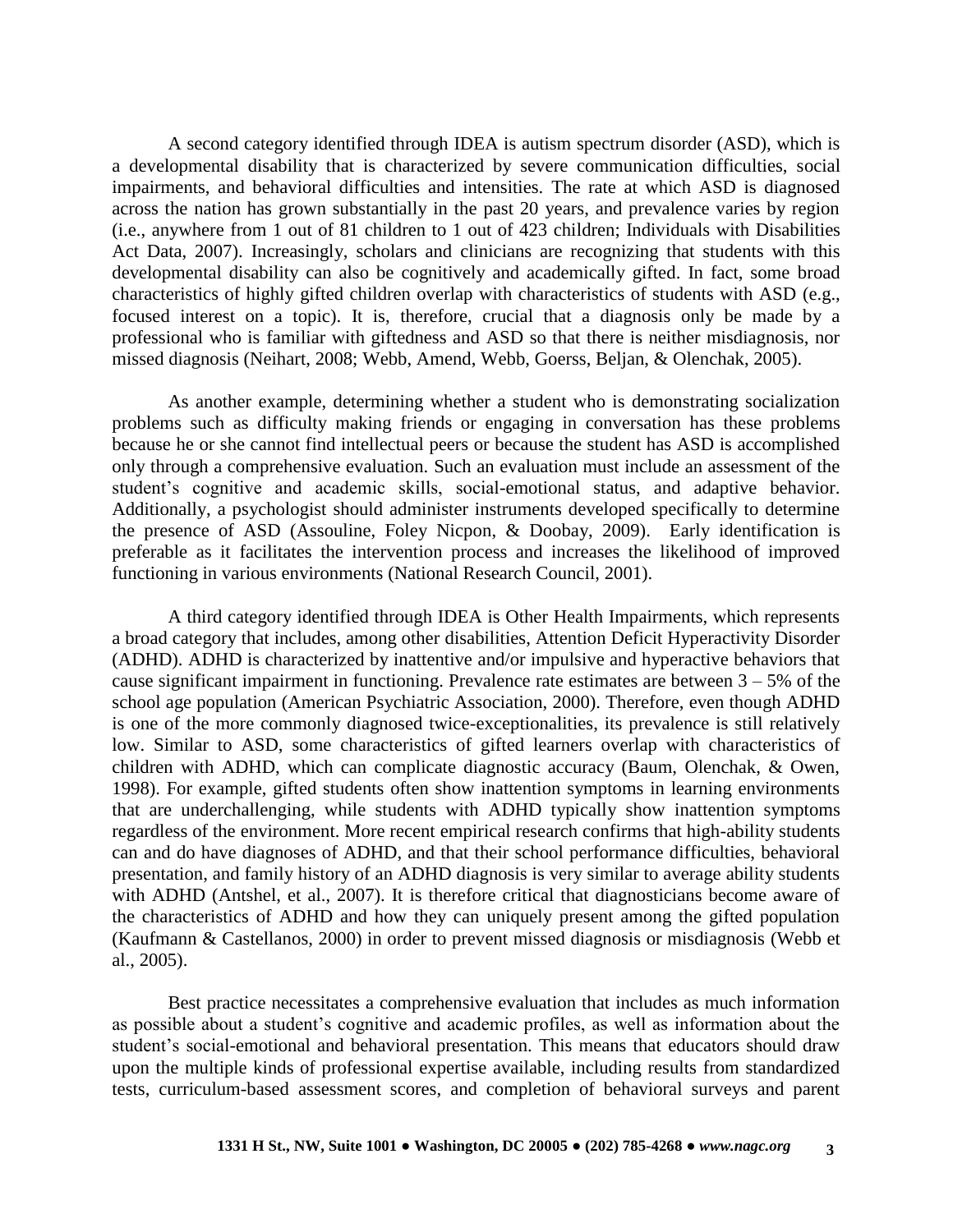interviews, as well as formal observations, which are critical to making an accurate diagnosis and generating appropriate recommendations. Only a comprehensive evaluation can lay the groundwork necessary for creating an educational environment where the twice-exceptional student thrives in his or her areas of strength and receives appropriate accommodations for the disability. In searching for an accurate diagnosis for the student, parents and educators should seek professionals (e.g., psychiatrists, psychologists) who are, at a minimum, familiar with the diagnostic complexities involved in working with twice-exceptional learners so that misdiagnosis and missed diagnosis are avoided. Psychologists should be able to read and interpret unique patterns of test data so that they accurately identify and promote children's high abilities and talents. They also need to be attuned to the possibility that a student could have more than one diagnosis; for example, students with ASD in many cases struggle with written language to the extent that they have a co-morbid diagnosis of SLD. Qualifications to make a diagnosis of a SLD vary by state. Some states allow specially-trained educational consultants to make such a diagnosis; others require that a psychiatrist or psychologist make the diagnosis. With respect to ASD or ADHD, licensed mental health professionals have the necessary training to make accurate diagnoses.

For many years, educators in the field of gifted education have advocated that a disability does not preclude the presence of giftedness and, increasingly, researchers are generating evidence-based practices for working with twice-exceptional students. For example, Assouline, Foley Nicpon, and Huber (2006) provided suggestions for working with twice-exceptional students, three of which are listed below:

- 1. A review of student's school records can reveal a pattern of academic strengths and weaknesses that warrants further evaluation. Look specifically for evidence regarding talent areas and possible vulnerabilities. This requires a collaborative effort among regular, special, and gifted educators, as well as with special support personnel such as school psychologists or school counselors.
- 2. Social-emotional concerns for twice-exceptional students must be evaluated and developed as a focus of the educational plan to ensure students' positive adjustment and long-term success. Development of self-awareness of strengths and weaknesses is especially important to the academic success of a twice-exceptional student. Twiceexceptional students will typically benefit from support groups, both inside and outside of the schools setting.
- 3. University-based talent searches offer subject-specific ways of discovering bright students who might otherwise be overlooked through traditional gifted and talented programs, especially programs that use a composite score to determine eligibility for gifted programming.

Approved March 2009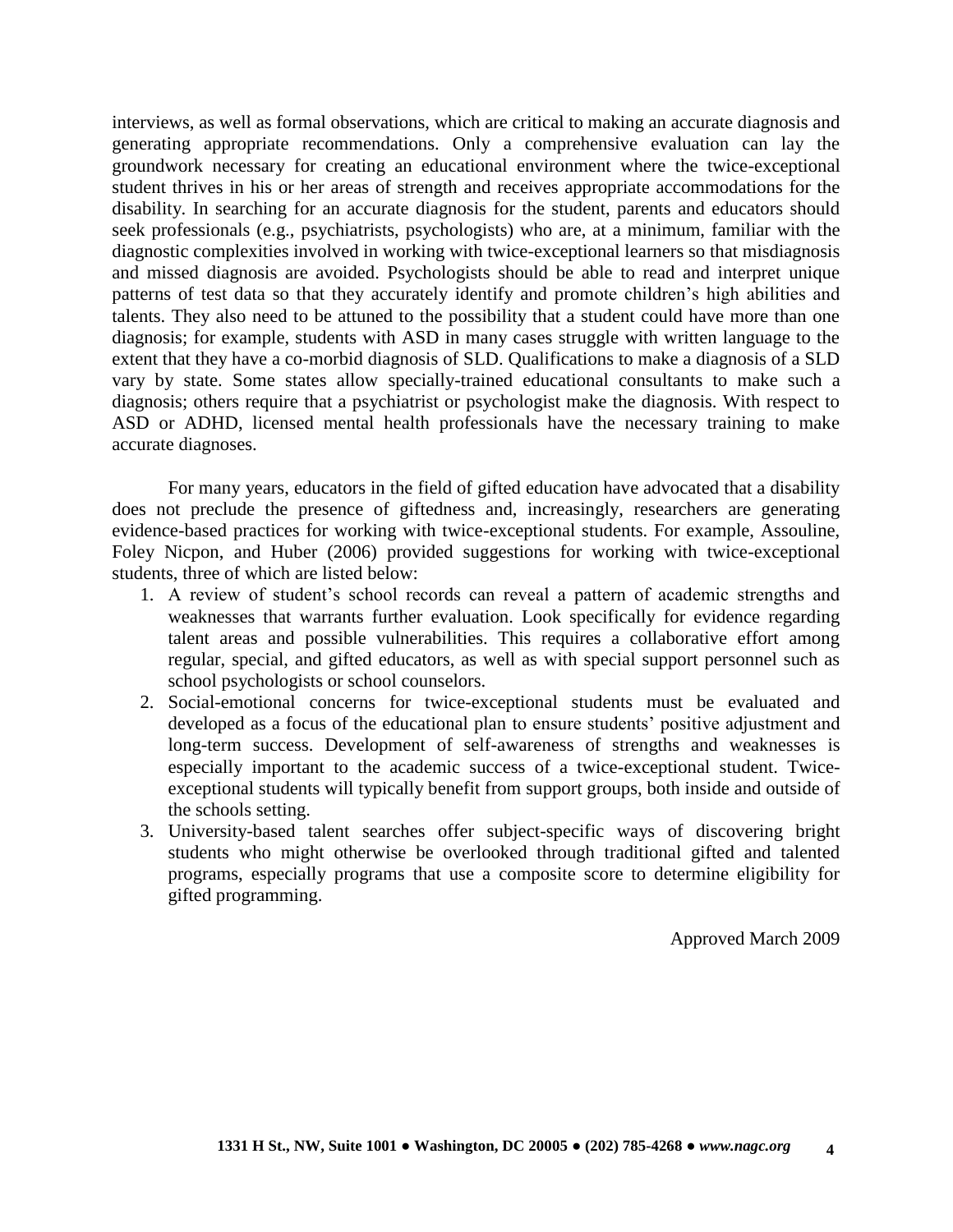## **References**

- American Psychiatric Association. (2000). *Diagnostic and statistical manual of mental disorders*  $(4<sup>th</sup>$  ed., text rev.). Washington, DC: American Psychiatric Association.
- Antshel, K. M., Faraone, S. V., Stallone, K., Nave, A., Kaufmann, F. A., Doyle, A., Fried, R., Seidman, L., & Biderman, J. (2007). Is attention deficit hyperactivity disorder a valid diagnosis in the presence of high IQ? Results from the MGH longitudinal family studies of ADHD. *Journal of Child Psychology and Psychiatry, 48(*7*),* 687- 694.
- Assouline, S. G., Foley Nicpon, M., & Doobay, A. Profoundly gifted girls and autism spectrum disorder: A psychometric case study comparison. *Gifted Child Quarterly*. Prepublished February 11, 2009; DOI: 10.1177/0016986208330506.
- Assouline, S. G., Foley Nicpon, M., & Whiteman, C. (In review). Cognitive and psychosocial characteristics of gifted students with written language disorder.
- Assouline, S. G., Foley Nipcon, M., & Huber, D. H. (2006). The impact of vulnerabilities and strengths on the academic experience of twice-exceptional students: A message to school counselors. *Professional School Counseling, 10*(1), 14-23.
- Baum, S. M., Olenchak, F. R., & Owen, S. V. (1998). Gifted students with attention-eeficits: Fact and/or fiction? Or, can we see the forest for the trees? *Gifted Child Quarterly, 42(*2*),* 96 - 104.
- Fuchs, D., Mock, D., Morgan, P. L., & Young, C. L. (2003). Responsiveness-to-intervention: Definitions, evidence, and implications for the learning disabilities construct. *Learning Disabilities Research & Practice, 18*(3), 157 - 171. NASP Position Paper on Identification of Students with Specific Learning Disabilities [http://www.nasponline.org/about\\_nasp/positionpapers/SLDPosition\\_2007.pdf](http://www.nasponline.org/about_nasp/positionpapers/SLDPosition_2007.pdf)
- Kaufmann, F. A., & Castellanos, F. X. (2000). Attention-deficit/hyperactivity disorder in gifted students. In K. A. Heller, F. J. Monks, R. J. Sternberg, & R. F. Subotnik (Eds.). *International handbook of giftedness and talent*  $(2^{nd}$  ed., pp. 621- 632). Amsterdam: Elsevier.

Individuals with Disabilities Act Data (2007).<https://www.ideadata.org/PartBChildCount.asp>

- National Education Association (2006). *The twice-exceptional dilemma.* Washington, DC: Author.
- National Research Council (Ed.). (2001). *Educating children with autism.* Washington, DC: National Academy Press.
- Neihart, M. (2008). Identifying and providing services to twice-exceptional children. In S. Pfeiffer (Ed.). *Handbook of giftedness in children: Psycho-educational theory, research, and best practices*. New York: Springer.